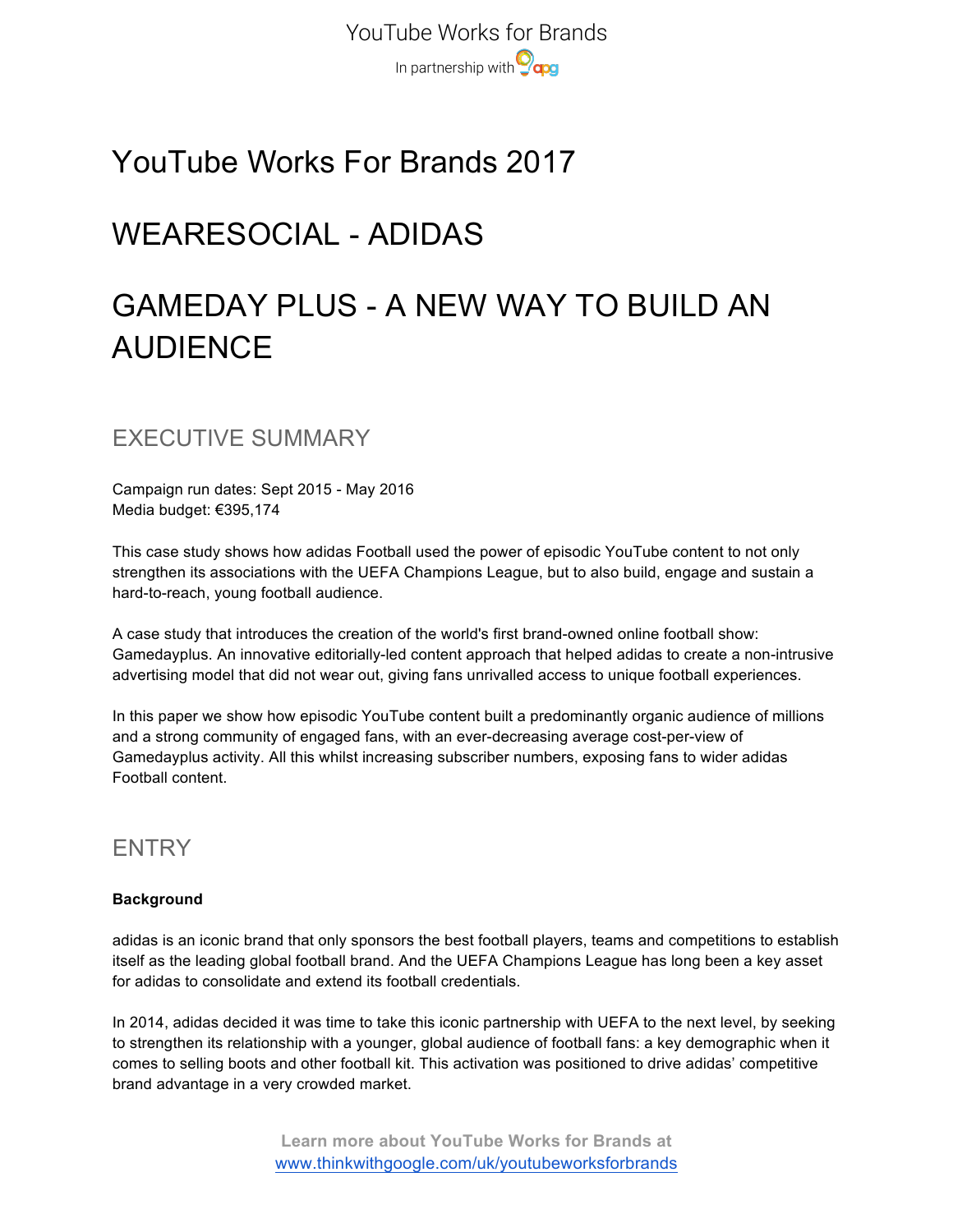### YouTube Works for Brands

In partnership with **O**qog

The adidas UEFA Champions League brief to us was clear:

- 1) Make adidas the hottest brand among young football fanatics.
- 2) Build brand love and advocacy.
- 3) Make the adidas UEFA Champions League sponsorship famous.

#### **The challenge**

Although the UEFA Champions League is one of the biggest global football competitions, reaching young football fans is now harder than ever. The reality is that young people are shifting their viewing habits, being 2.5x more likely to watch online rather than TV content. Also, the interruptive TV advertising model is becoming less effective among this audience, with 75% of millennials considering traditional advertising to be disruptive.

Moreover, the traditional TV campaign-based model is creating frustration among marketers. Campaign thinking can be short-termist and expensive. Once the mass media push is over, the audience disappears, its attention moving on rapidly. It doesn't matter how big your campaign is; based on this model, it wears out. Fast.

On top of this, football is becoming less accessible for fans, especially younger ones. Match tickets and TV sport subscriptions are often too expensive: they are on the outside looking in.

This has created a perfect storm, presenting us with significant challenges: how could we drive the UEFA Champions League sponsorship to reach, engage, retain and build younger viewers' online interest?

#### **Social media: the new touchline**

In order to overcome these challenges, we spent time getting under the skin of young football fans. Specifically, 14 to 19-year-olds. Football is much more than a 90-minute match for them. When a match is over, they rush online, mainly to YouTube, to look for related content: game highlights, Messi's signature moves, goals by rising stars and tricks and opinions from new influencers. For our target audience, social media is the new touchline, filled with original and engaging content.

It became clear that YouTube should be the football platform of choice for our audience. We had to harness YouTube's power to build and maintain our audience. And so, we developed a strategy to move away from the classic "here-is-another-viral" approach.

We wanted to do things differently to make the most of the platform, tailoring our activity to the audience in order to achieve our objectives. Our strategy had three sacred principles:

1) Be non-interruptive: We wanted to sustain and build young football fans' attention. We wanted them to desire our activity. And we wanted our content to become an integral part of the UEFA Champions League experience.

2) Be enduring: Content had to be ready to launch at specific times to create buzz. And it had to retain interest after matches had ended.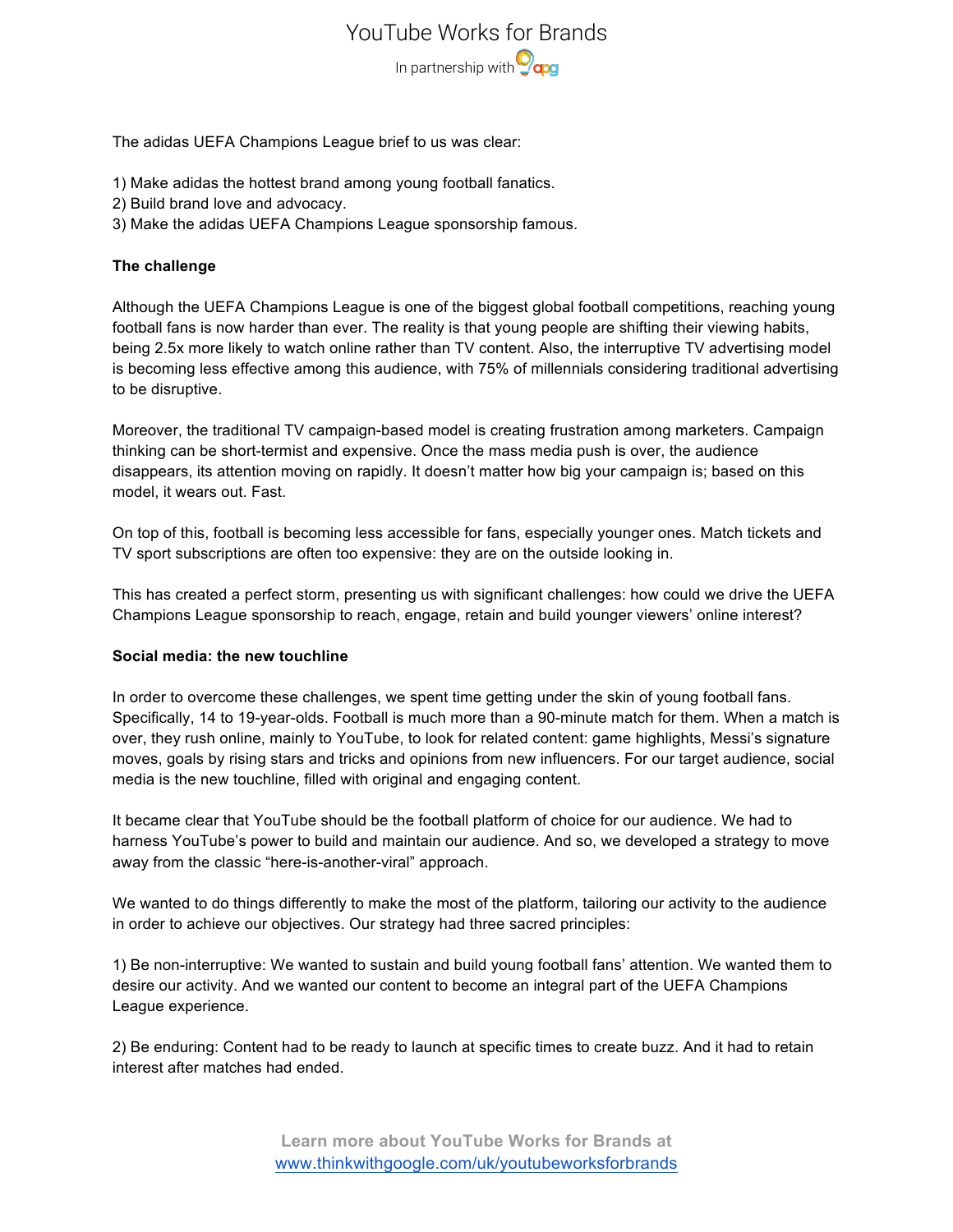## YouTube Works for Brands In partnership with **Ocaps**

3) Increase access: We needed to give the audience unrivalled access to great football stories, star players and the best football influencers to improve their football experience.

#### **A successful new content idea**

Gamedayplus was our creative solution. An editorially-led idea, executed across 15 episodes to become the first ever online brand-owned Champions League show. Each episode gave money-can't-buy access to clubs, star players and influencers. Each video was designed to entertain fans, reward them, teach them new footballing techniques and to smartly drop unique product stories.

Each of the 15 episodes was launched on the Monday of UEFA Champions League match weeks, to capitalise on the buzz created around individual matches, happening on Tuesdays and Wednesdays.

To complement this publishing approach, we also re-cut existing footage to help us to tease, trigger and excite the audience, and to give more focus to specific players, influencers and stories.

The first season's results were spectacular. Gamedayplus gained 12.3m YouTube views and 138k new subscribers to the adidas Football channel during episode-publishing weeks. Also, adidas was the most talked about UEFA Champions League sponsor. In other words, in season one, we won the UEFA Champions League.

#### **The tricky second season**

When we analysed the first season's results with the client to plan for season two, we realised a cruel fact: no team has won the UEFA Champions League two years in a row. This provoked us: we wanted to have an even better second season with Gamedayplus. We knew we didn't need a revolution, but an evolution to allow us to build and maintain our audience. An evolution to help us prove that Gamedayplus wasn't just a one-hit-wonder.

And so, we planned to keep building and reinforcing our three strategic principles:

1) Be non-interruptive.

- 2) Be enduring.
- 3) Increase access.

To improve on these three areas, we applied a threefold evolution to our content's creative strategy.

#### 1) Tweaking the format

Our ambition was to strip back our content to become an even more desirable part of the online football experience. We wanted to create content that fans would like more, comment on more and share more. To achieve this, we decided to evolve the episodic creative format, to shorten episodes, reduce the length of player interviews and create unique stunts and stories to bring fans closer to the players: all designed to dial up the drama. These changes helped us to increase 'likes' by 67%, 'comments' by 130% and 'shares' by 14%.

2) Being smarter with asset management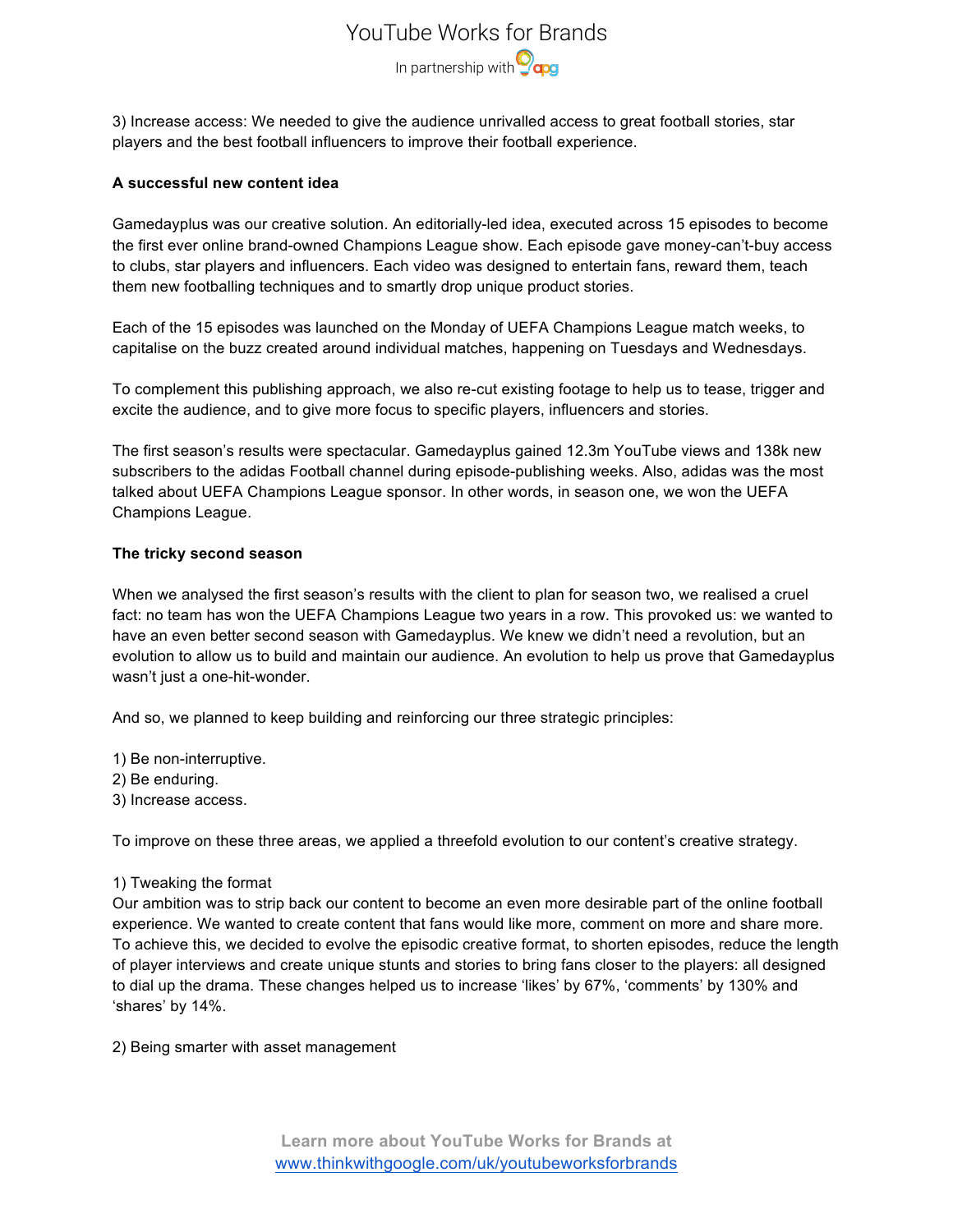### YouTube Works for Brands

In partnership with **Ocaps** 

Additionally, we aimed to create content that would reach more fans around the world for longer periods of time. However, we couldn't invest silly amounts of money in paid media in order to sustain content reach as we had to maintain a high level of creative quality throughout.

Our solution was simple: to be smarter with our content management, including improved content referral, syndication and translated subtitles in 19 different languages. These simple actions allowed us to widen global interest and reach, delivering incredible subscriber growth in markets such as Russia (+177%), Brazil (+45%) and Mexico (+38%).

#### 3) Deeper and better access

Thirdly, we aimed to give our audience better access to the players and influencers they love. To achieve this, we evolved the way we managed the talent pool and sponsorship equities. We started using three millennial influencers to host the show, including at least two football stars every week in special cutdown segments, leveraging the talent in a better way.

All of this helped us to create a bigger halo of interest that translated into a growth of views from the browsing features within YouTube (+9%). Cumulatively, this resulted in organic views accounting for 65% of total views.

#### **Season two's final results**

Season two's evolution ensured our creative work performed stronger against the overall objectives with total watch time for season two equating to an incredible 95 years.

We made adidas the hottest football brand among football fanatics with the second season gaining an impressive rise in total video views: +32% increase from the previous season, growing from 12.3m to 16.2m.

We drove further increases in brand love and advocacy with the second season not only managing to sustain subscribers of the YouTube channel, but driving subscriber growth by 32%, increasing from 138k to 182k. More importantly, this engaged audience helped us to reduce average CPV (cost-per-view) by 42%, to €0.07.

Finally, we made the adidas UEFA Champions League sponsorship famous by standing head and shoulders above the other Champions League sponsors in terms of social share of voice (30.8k total mentions: 48% of the total). The next most talked-about brand, Nissan, gained 16.1k social mentions, followed by Heineken (10.2k), Gazprom (5.3k) and MasterCard (2.3k).

#### **Conclusion**

This case study has demonstrated that episodic content can help brands to build and sustain an audience of engaged fans over time. It proves that with an editorially-led approach to content, brand activity becomes less intrusive, content stays relevant and gives audiences a consistently improved experience.

This paper has shown that when it comes to content, sometimes, doing less can mean much, much more. In our second season, we achieved significantly improved results by both evolving the creative format and by being smarter with the way that we managed assets and their delivery.